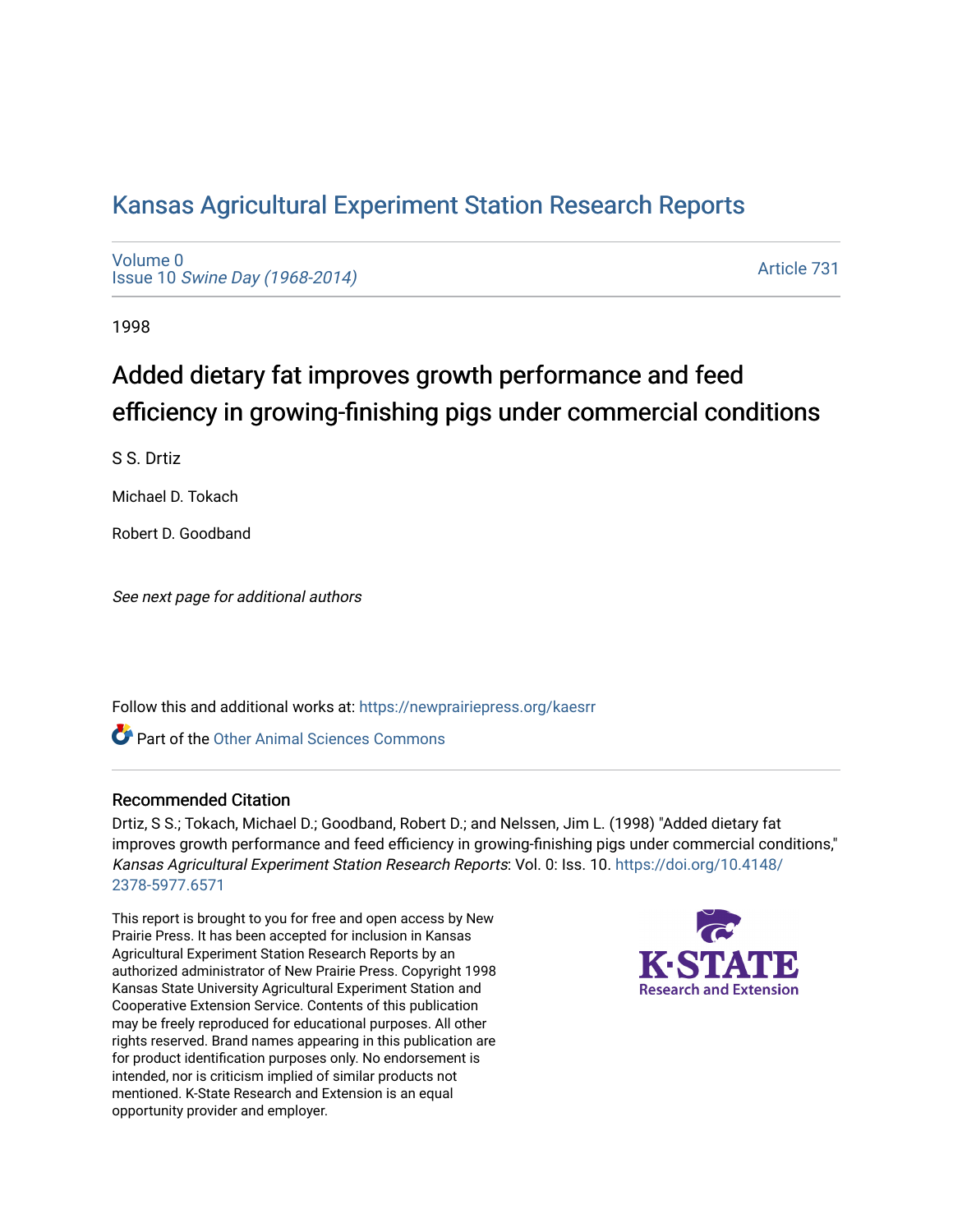### Added dietary fat improves growth performance and feed efficiency in growingfinishing pigs under commercial conditions

#### Abstract

A total of480 pigs was used in an experiment conducted in a commercial research facility to determine the influence of fat additions to the growing-finishing diet on pig performance and carcass composition. Adding fat to the diet from 80 to 265 lb increased ADG and FIG by 1 and 2%, respectively, for each 1%added fat. The growth response was greatest during the initial phase of the trial (80 to 130 lb) and declined as the trial progressed. The feed efficiency response was consistent throughout the trial. After adjusting for the greater carcass weight of pigs consuming the high fat diets, carcass parameters were not influenced by fat addition to the diet.; Swine Day, Manhattan, KS, November 19, 1998

#### Keywords

Swine day, 1998; Kansas Agricultural Experiment Station contribution; no. 99-120-S; Report of progress (Kansas State University. Agricultural Experiment Station and Cooperative Extension Service); 819; Swine; Dietary fat; Growing-finishing pig; Growth

#### Creative Commons License



This work is licensed under a [Creative Commons Attribution 4.0 License](https://creativecommons.org/licenses/by/4.0/).

#### Authors

S S. Drtiz, Michael D. Tokach, Robert D. Goodband, and Jim L. Nelssen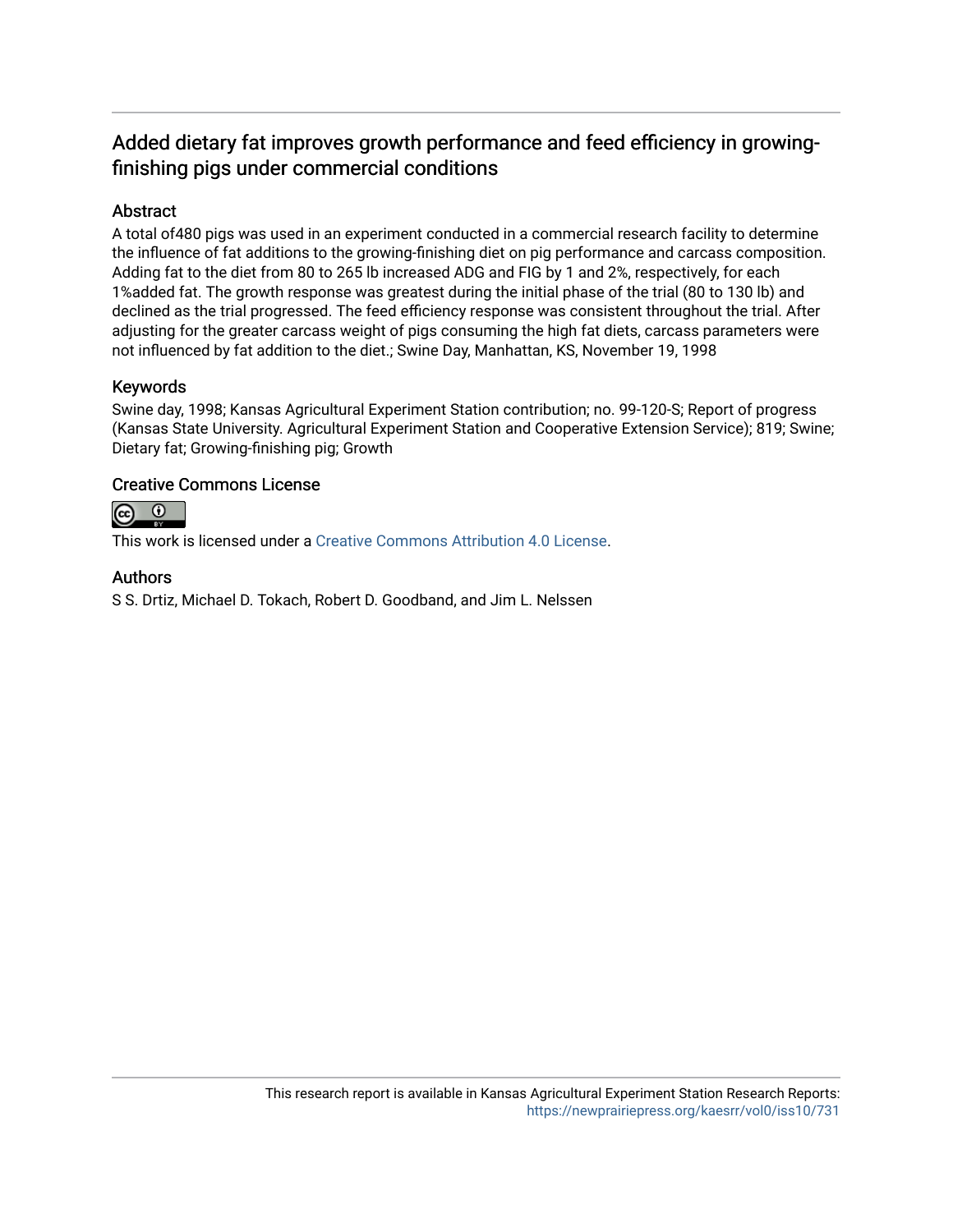#### ADDED DIETARY FAT IMPROVES GROWTH PERFORMANCE AND FEED EFFICIENCY IN GROWING-FINISHING PIGS UNDER COMMERCIAL CONDITIONS

M. D. Tokach<sup>1</sup>, S. S. Dritz<sup>2</sup>, R. D. Goodband, and J. L. Nelssen

#### Summary

A total of 480 pigs was used in an experiment conducted in a commercial research facility to determine the influence of fat additions to the growing-finishing diet on pig performance and carcass composition. Adding fat to the diet from 80 to 265 lb increased ADG and F/G by 1 and 2%, respectively, for each 1% added fat. The growth response was greatest during the initial phase of the trial (80 to 130 lb) and declined as the trial progressed. The feed efficiency response was consistent throughout the trial. After adjusting for the greater carcass weight of pigs consuming the high fat diets, carcass parameters were not influenced by fat addition to the diet.

(Key Words: Dietary Fat, Growing-Finishing) Pig, Growth.)

#### **Introduction**

Several experiments have been conducted to determine the influence of fat additions to growing-finishing diets on pig performance and carcass composition. In general, average daily gain is expected to increase 1% for every percent added fat, and feed efficiency is expected to improve 2% for every percent added fat. However, several questions arise with this simplistic rule of thumb. First, is the response to added fat the same at all levels of addition (i.e., is the response from increasing dietary fat from 0 to 2% the same as increasing fat from 4 to 6%)? Second, is the response the same for all phases during

growing-finishing? Because pigs are more energy deficient in the early finisher period, we would expect a greater response during this period; however, this actual level of response is not well characterized. Third, recent trials in university research settings demonstrate a much smaller response to fat additions to grain-soybean meal diets than those in the rule of thumb presented above. The reason is probably the fact that feed intake is normally 25 to 40% higher in university research settings than under field conditions. Therefore, the objective of this research was to determine the influence of graded levels of added fat on carcass composition and growth performance of growingfinishing pigs in a research facility closely approximating field conditions.

#### **Procedures**

The experiment was conducted in a commercial research unit holding 24 pens with 20 pigs per pen. Pigs (PIC) were allotted randomly to pens each having an initial average pig weight of 80 lb. There were 12 pens of barrows and 12 pens of gilts (3 pens of each sex per treatment). Pens had totally slatted floors and were 8 ft by 18 ft to provide 7.2 sq ft per pig. Pens were equipped with a cup waterer and 4-hole feeder.

The four dietary treatments were based on level of added dietary fat  $(0, 2, 4, 0.6\%)$ . Diets were fed in three phases with the lysine:calorie ratio decreasing with each phase. The dietary phases and corresponding lysine: ME ratios and lysine levels are shown

<sup>&</sup>lt;sup>1</sup>Northeast Area Extension Office, Manhattan, KS.

<sup>&</sup>lt;sup>2</sup>Food Animal Health and Management Center.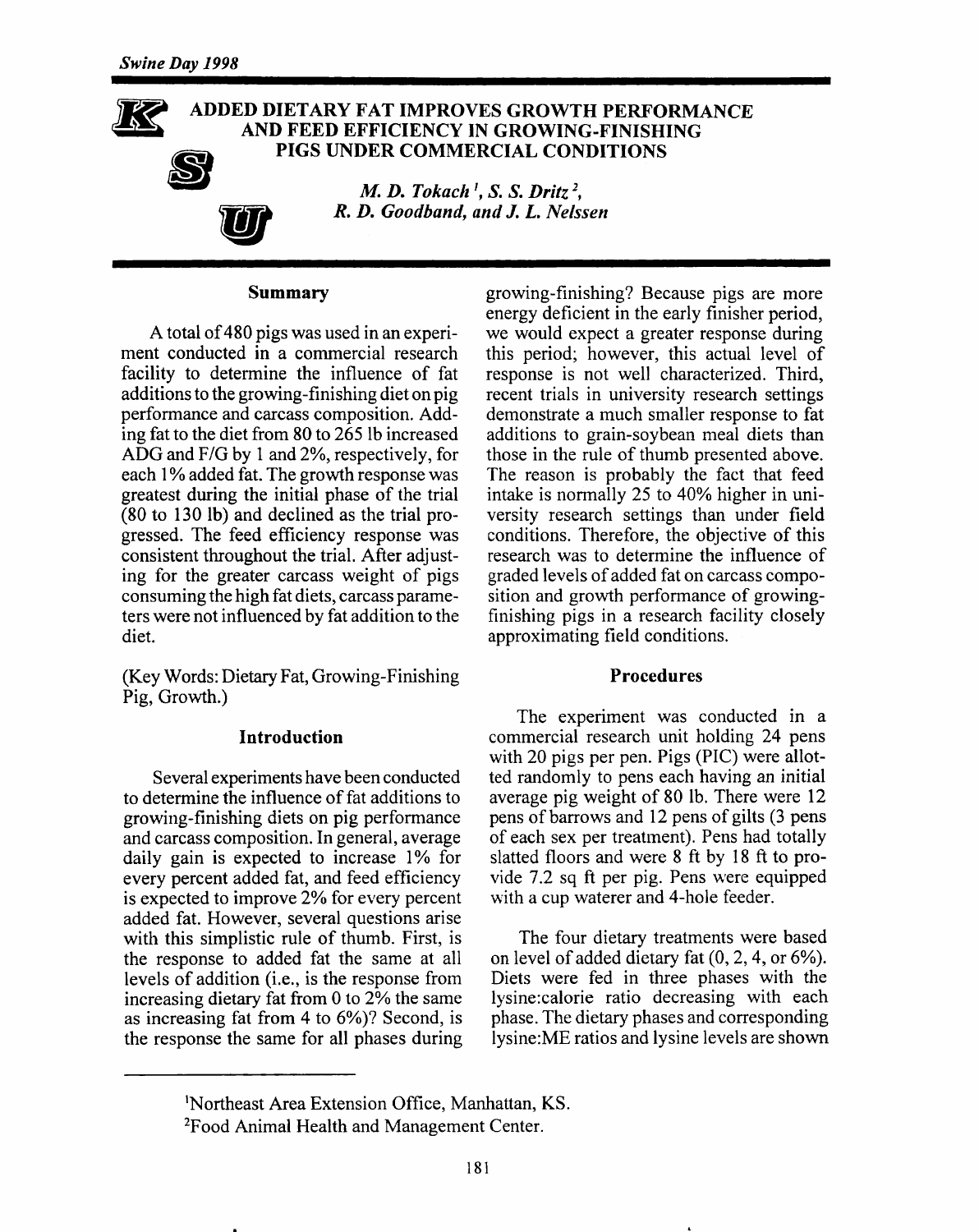in Table 2. Diets were switched by sex, with all pens within a sex being switched on the same day. Diets were switched when the average pen weight for all pigs of that sex reached 130 and 205 lb. All diets were formulated to a constant lysine to energy ratio within phase. All diets were corn-soybean meal based with similar levels of vitamins. and minerals. Lysine levels were altered in the diets by adjusting the corn-soybean meal ratio. The diets did not contain any synthetic amino acids. Tylan was fed at 40 g/ton during phase 1, 20 g/ton during phase 2, and 10 g/ton during phase 3.

All pens were weighed on a weekly basis to determine average daily gain. Feed delivery was recorded daily, and feed remaining in the feeders weighed weekly to determine feed intake and feed efficiency.

Pigs were marketed by treatment to obtain carcass data. Three pigs per pen were marketed 3 weeks prior to the final marketing of the whole barn, with each treatment on a separate close out. Pens were weighed just prior to and just after marketing the three pigs per pen. Feed intake also was recorded to that point to ensure proper data collection. Data were analyzed for linear and quadratic effects, with pen serving as the experimental unit for all data analysis. Because no treatment × sex interactions occurred, data were pooled for analysis.

Table 1. Lysine to Calorie Ratio (g lys/Mcal ME) and Lysine Level for Each Diet

|       |               | . .        | <br>Added Dietary Fat, % |      |      |      |
|-------|---------------|------------|--------------------------|------|------|------|
| Phase | Weight        | Lysine: ME |                          |      |      |      |
|       | 80 to 130     | 3.67       | 1.21                     | 1.24 | 1.27 | 1.30 |
|       | 130 to 205    | 2.67       | .875                     | .90  | .925 | .95  |
|       | 205 to market | l 97       | .655                     | .67  | .685 | .70  |

#### **Results and Discussion**

During phase 1 (80 to 130 lb), ADG and  $F/G$  improved linearly ( $P < .05$ ) as dietary fat increased from 0 to 6% (Table 2). Average daily feed intake was not influenced by fat additions. During phase 2 (130 to 210 lb), the response in ADG was not as great (linear,  $P<.13$ ; however, the response in  $F/G$  (linear,  $P<0.05$ ) was similar. During phase 3 (210 to 265 lb), ADFI and F/G decreased linearly  $(P<.05)$  as fat was added to the diet. Added dietary fat did not influence ADG. For the overall period, ADG and F/G improved linearly  $(P<.05)$  as additional fat was added to the diet. A trend for lower ADFI  $(P<.13)$ also occurred as dietary fat increased.

Carcass data were analyzed without and with adjustment for a common carcass weight (Table 3). When the data were not adjusted for the increased weight gain for pigs fed the diets with added fat, carcass weight, backfat, and sort loss increased linearly  $(P<.05)$ . Lean percentage and premium per pig decreased linearly  $(P<.05)$  with increasing dietary fat. After the data were adjusted to a common market weigh, no differences occurred in any of the carcass or sale price parameters. These data demonstrate the importance of adjusting the data to a common market weight to demonstrate the true treatment effects. Under the circumstances of this trial, fat level of up to 6% can be added to corn-soybean meal-based diets for growing-finishing pigs without negatively influencing standard carcass parameters or premiums received.

For a more complete understanding of the change in growth response from one phase to the next, the influence of added fat on pig performance is listed as the percentage improvement over the control diet in Table 4. The influence of fat level on ADG was greater (1.5% for every 1% fat) and more consistent during phase 1 than during subsequent phases. Overall, addition of each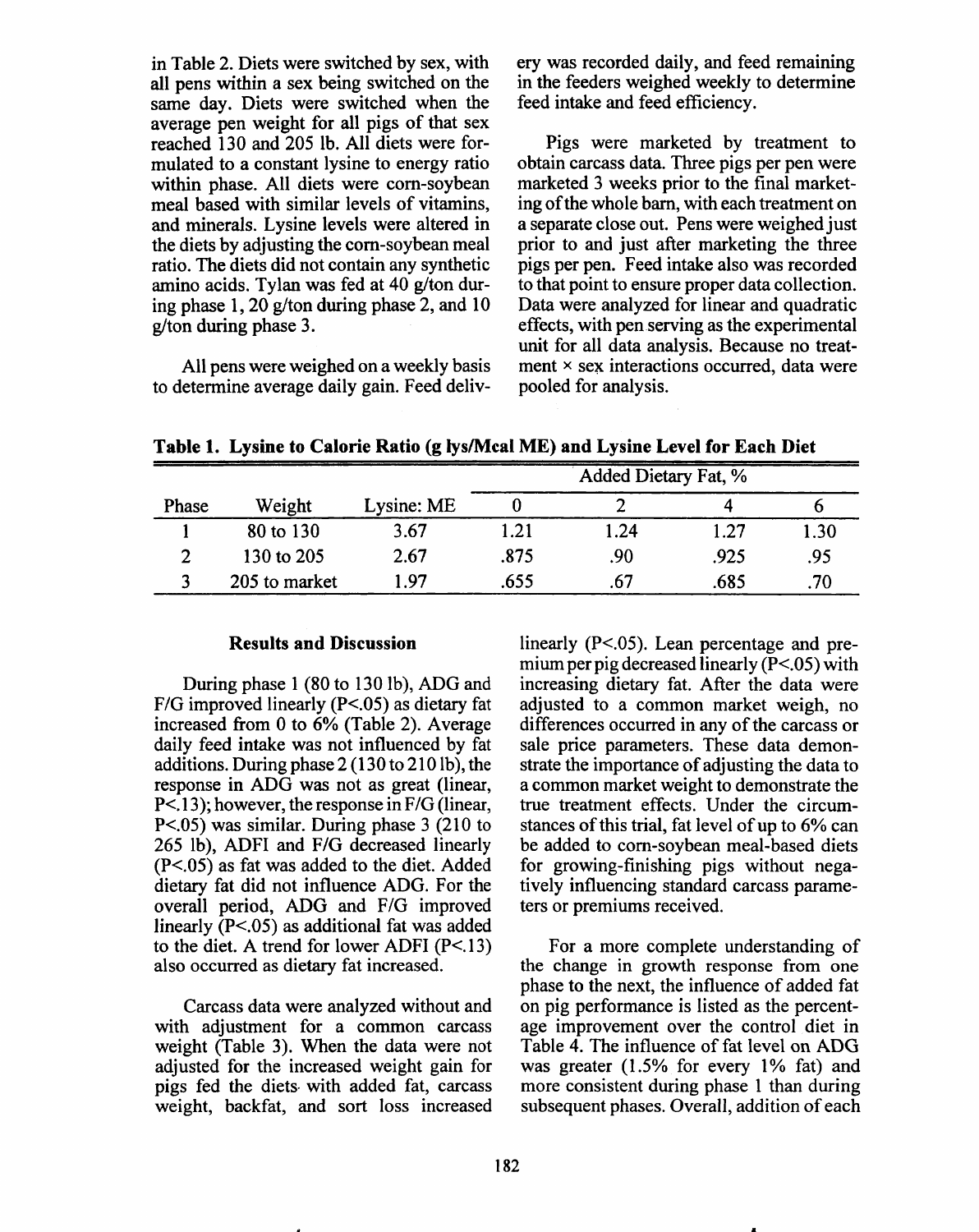1% fat resulted in approximately a 1% increase in ADG. The negative influence of added fat on ADFI became greater as the trial progressed, with approximately 1% reduction in ADFI for every 1% added fat. The most consistent response to dietary fat was the improvement in F/G. Every 1% addition of fat resulted in approximately 2% improvement in F/G, and the response was consistent for each further addition of fat to the diet.

Using the economic scenario presented in Table 2, adding fat to the diet will not consistently reduce feed cost per pound of gain. Any economic calculations, however, also must include the impact of the improvement in ADG. The value of the extra gain will depend on the availability of growingfinishing space. For systems that have excess space or can easily contract additional space, the advantage in ADG is worth only the reduced number of days in the facility. For

example, adding 6% fat to the diet during phases 1 and 2 reduces the number of days needed to grow from 80 to 210 lb from 78 to 73 d. If the space is worth only \$.10/day, the extra gain is worth only \$.50 per pig. For systems with limited space (i.e., systems with difficulty reaching the desired market weight), the advantage in ADG is worth the extra pounds sold at market. In this example, adding 6% fat to the diet during phases 1 and 2 increases the weight per pig by 8.6 lb (130) vs. 138.6 lb gain) with the same number of days. If market price was \$40/cwt, the extra weight would be worth an additional \$3.44. Therefore, the economics of whether fat should be added to the growing-finishing diet depend on the design of the production system as well as the prices of corn, soybean meal, and fat. These results demonstrated that pigs in this production system were energy deficient during phases 1 and 2, leading to the large growth response.

|                               | Added Dietary Fat, % |                |      |      |     |
|-------------------------------|----------------------|----------------|------|------|-----|
| Item                          | $\bf{0}$             | $\overline{2}$ | 4    | 6    | CV  |
| Phase 1 (80 to 130 lb)        |                      |                |      |      |     |
| ADG, lb <sup>a</sup>          | 1.79                 | 1.83           | 1.89 | 1.97 | 4.5 |
| ADFI, lb                      | 4.12                 | 4.02           | 4.00 | 3.99 | 6.9 |
| $F/G^*$                       | 2.30                 | 2.20           | 2.12 | 2.02 | 4.6 |
| Feed cost, \$/lb <sup>c</sup> | .164                 | .164           | .165 | .163 |     |
| Phase 2 (130 to 210 lb)       |                      |                |      |      |     |
| ADG, lb <sup>b</sup>          | 1.59                 | 1.58           | 1.67 | 1.67 | 6.6 |
| ADFI, lb                      | 4.83                 | 4.68           | 4.71 | 4.56 | 8.5 |
| $F/G^a$                       | 3.04                 | 2.97           | 2.81 | 2.72 | 4.6 |
| Feed cost, \$/lbc             | .207                 | .211           | .209 | .210 |     |
| Phase 3 (210 to 265 lb)       |                      |                |      |      |     |
| ADG, lb                       | 1.54                 | 1.54           | 1.62 | 1.58 | 6.1 |
| ADFI, lb <sup>a</sup>         | 5.64                 | 5.45           | 5.49 | 5.15 | 5.9 |
| $F/G^a$                       | 3.67                 | 3.53           | 3.38 | 3.25 | 4.4 |
| Feed cost, \$/lb <sup>c</sup> | .217                 | .220           | .222 | .224 |     |
| Overall                       |                      |                |      |      |     |
| ADG, lb <sup>a</sup>          | 1.63                 | 1.63           | 1.72 | 1.72 | 4.0 |
| ADFI, lb <sup>b</sup>         | 4.87                 | 4.72           | 4.75 | 4.58 | 6.3 |
| $F/G^a$                       | 2.99                 | 2.88           | 2.76 | 2.65 | 3.7 |

Table 2. Influence of Level of Added Dietary Fat on Pig Performance and Feed

 $^{\circ}$ Linear effect of added fat (P<.05).

<sup>b</sup>Linear effect of added fat  $(P<.13)$ .

Prices used to figure cost per lb of gain include \$2.50/bu corn, \$200/ton SBM, and \$.19/lb fat.